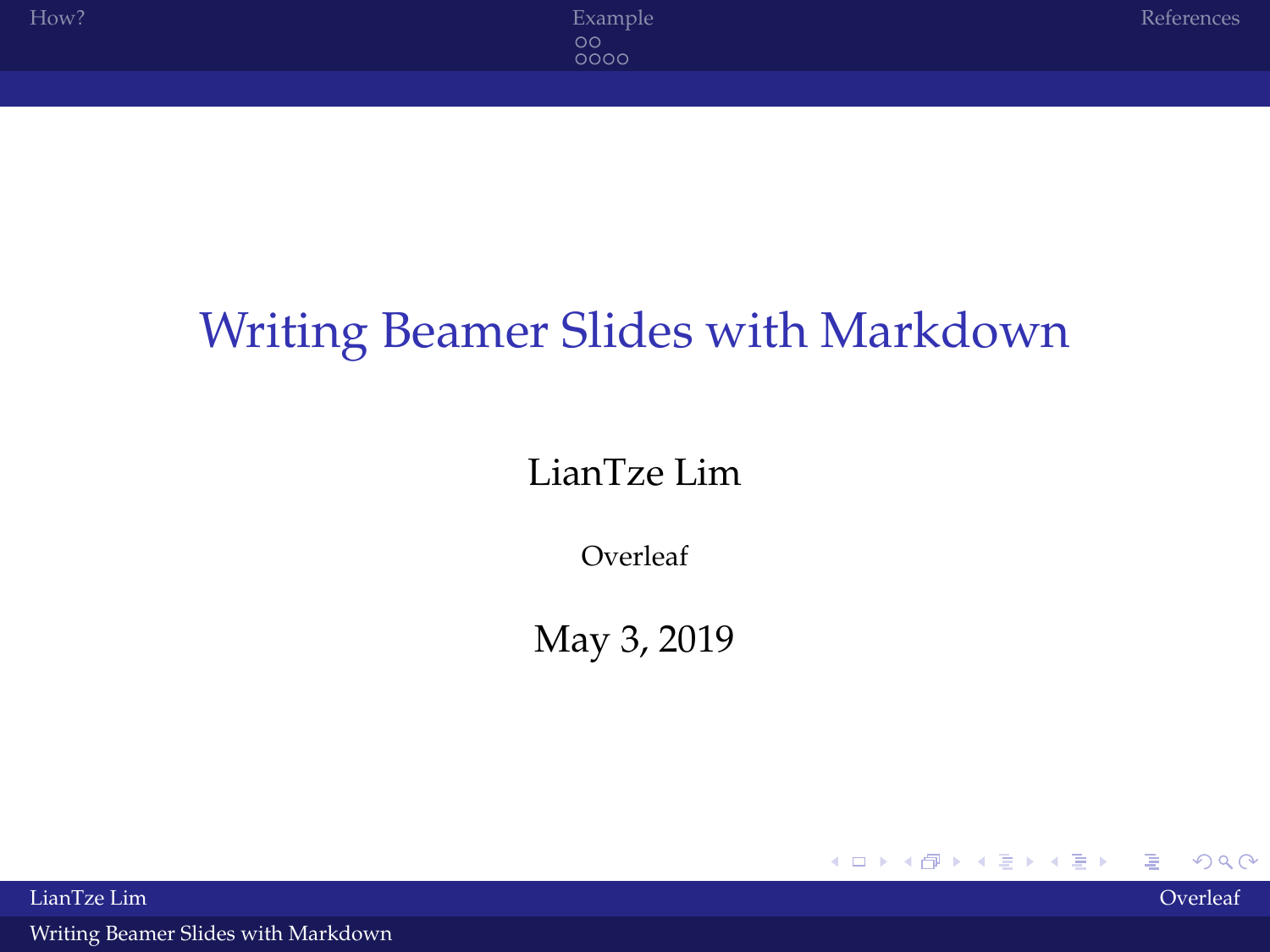#### [How?](#page-2-0)

#### [Example](#page-4-0) [Proposed Menus](#page-4-0) [Budgeting](#page-6-0)

イロトメ 御 トメ 君 トメ 君 ト  $2Q$ ≣

LianTze Lim Overleaf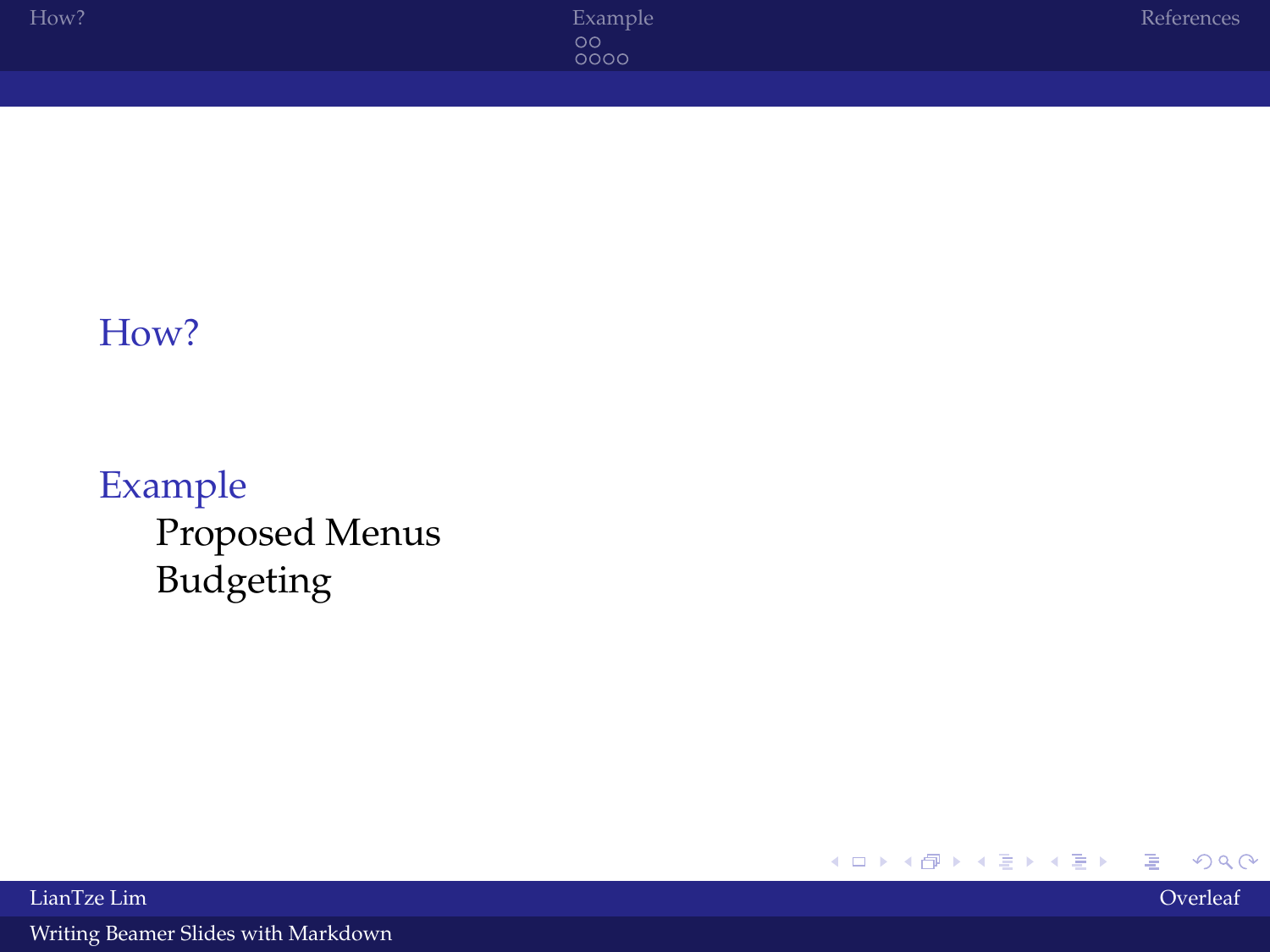### <span id="page-2-0"></span>We can do that?

- § Yeah to some extent, with markdown package :-)
	- $\rightarrow$  # and ## for section and subsection headers (in ToC)
	- $\rightarrow$  Redefine  $\pm \pm \pm$  to start a frame and frametitle
	- § (Nested) bullet and numbered lists
	- § Text formatting (*italic*, **bold becomes italic + alerted**)
	- Redefine  $\pm \pm \pm \pm$  to start a block with title and ---- to end the block
	- § *Compile with* --shell-escape (Overleaf does this already)
- $\rightarrow$  (Alternative approaches: Pandoc, wikitobeamer)

イロトメ 倒 トメ 君 トメ 君 トー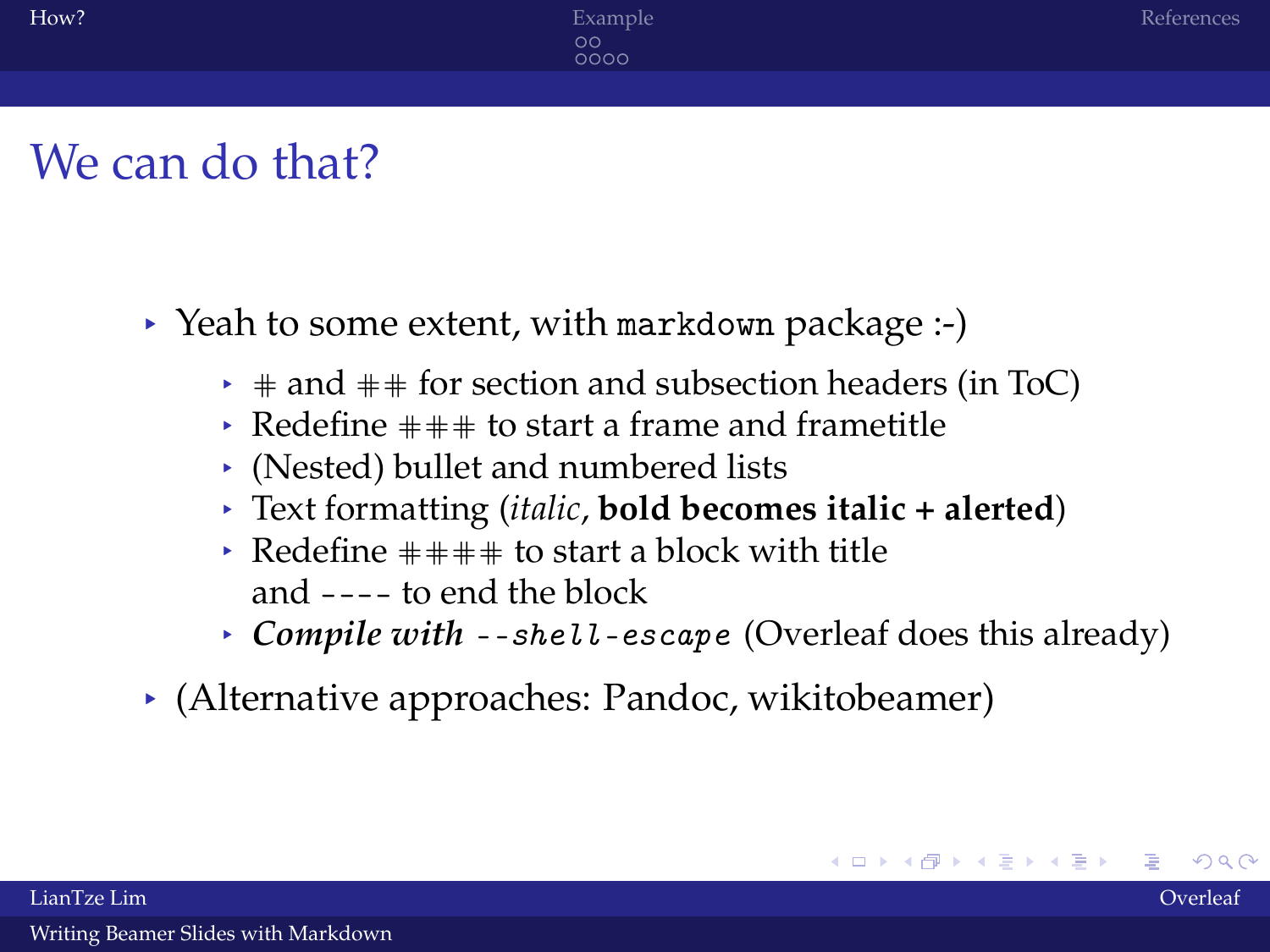### **Caveats**

- § Nothing too complicated!
- § No verbatim or fragile stuff!
- $\rightarrow$  No  $\#$  and characters! (I used \$\hash\$ and \textunderscore)
- § Can't pass options to frames
- § **Need to write** \end{frame} **manually!**

イロト イ伊 トイヨ トイヨト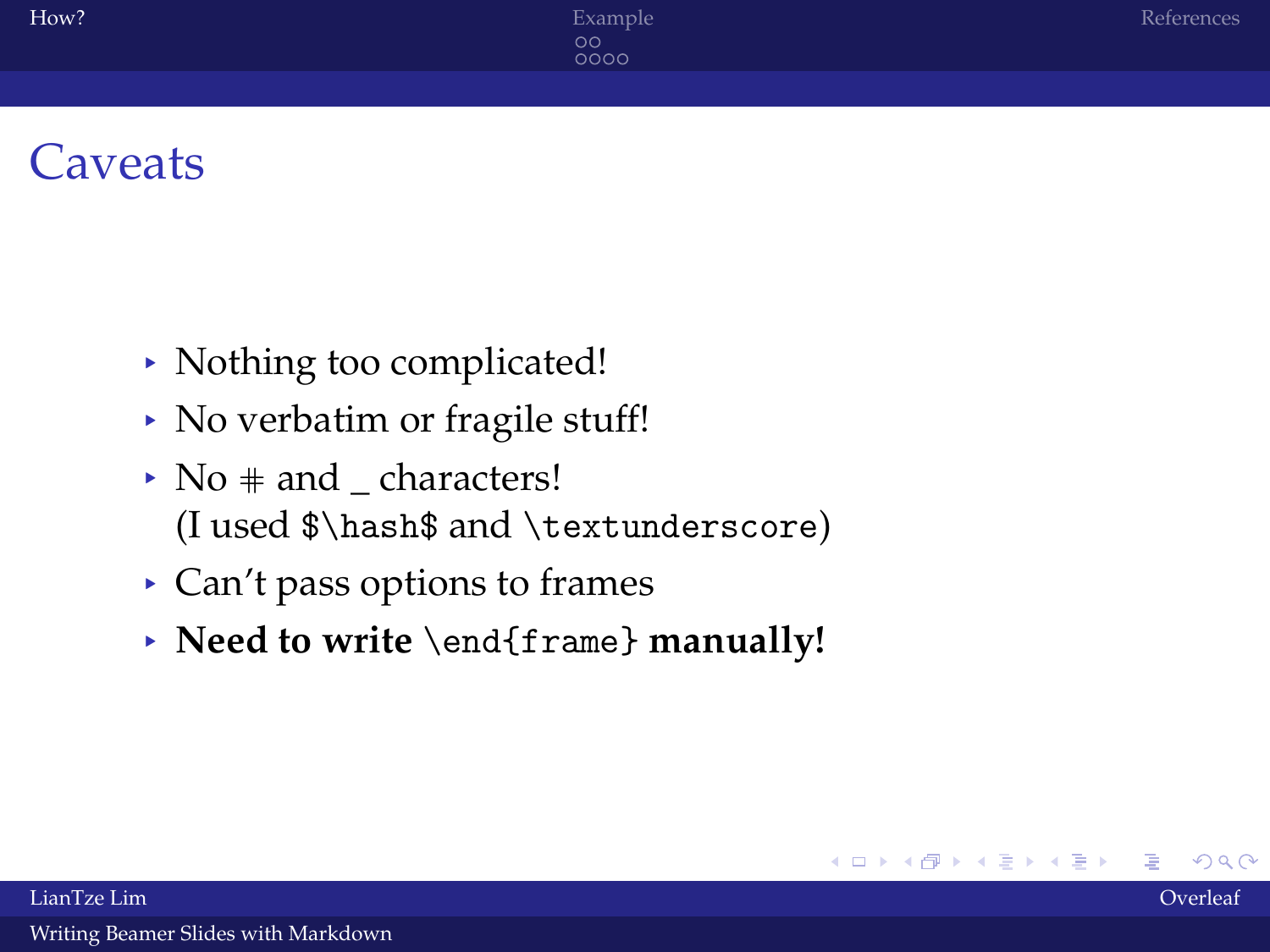<span id="page-4-0"></span>[Proposed Menus](#page-4-0)

 $2Q$ 

メロトメ 御 トメ 君 トメ 君 ト

## Breakfast Menu

- § Eggs
	- § scrambled
	- § sunny-side-up
- § Coffee
	- § Americano
	- § Long black
- § Tea
	- § Darjeeling
	- § English Breakfast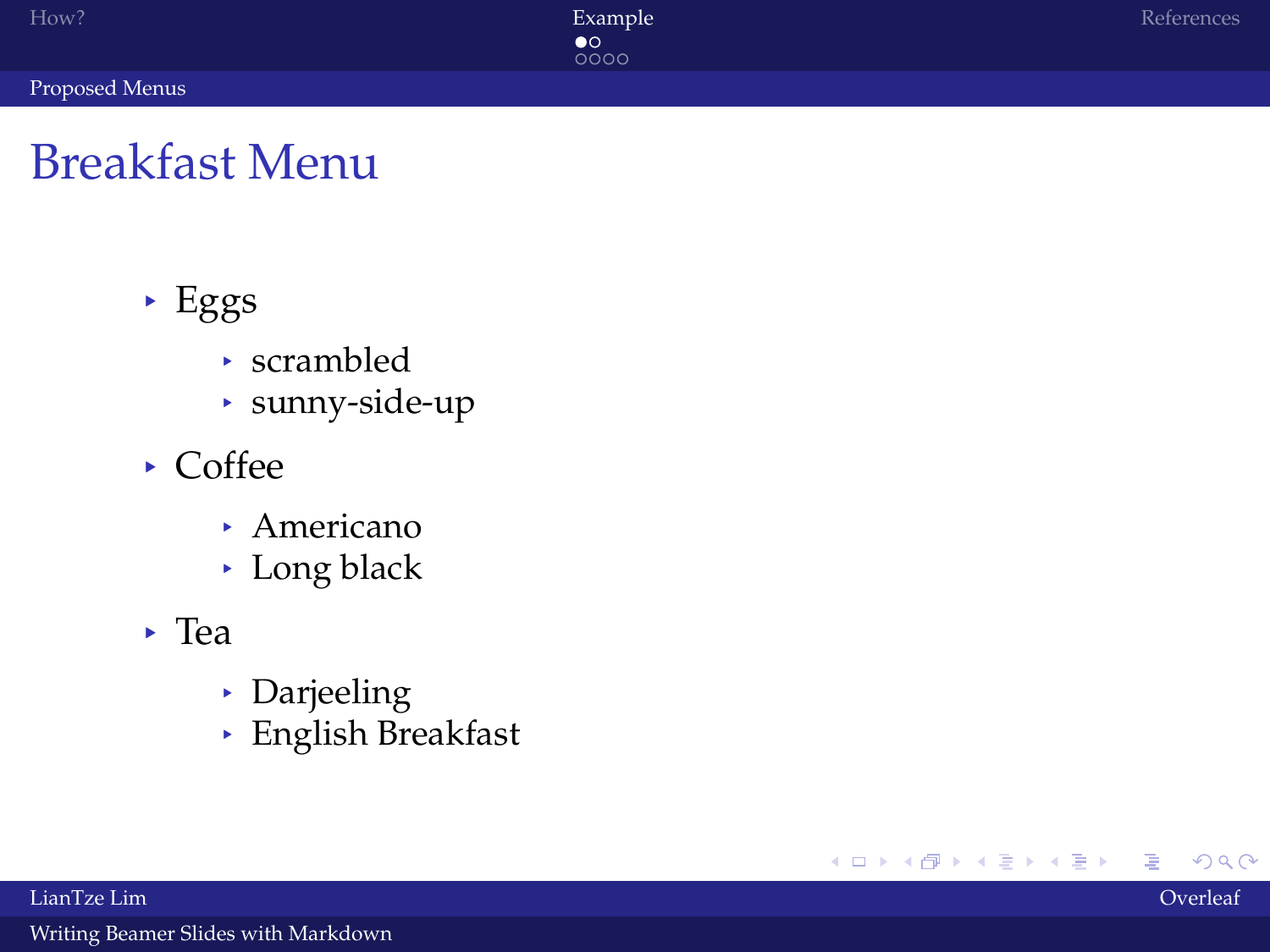[Proposed Menus](#page-4-0)

### Lunch Menu

- § Spaghetti
	- § Bolognese
	- § Aglio olio
- § Sandwiches
	- § Egg
	- § Ham
	- § Tuna

メロトメ 御 トメ 君 トメ 君 ト  $2Q$ ∍

LianTze Lim Overleaf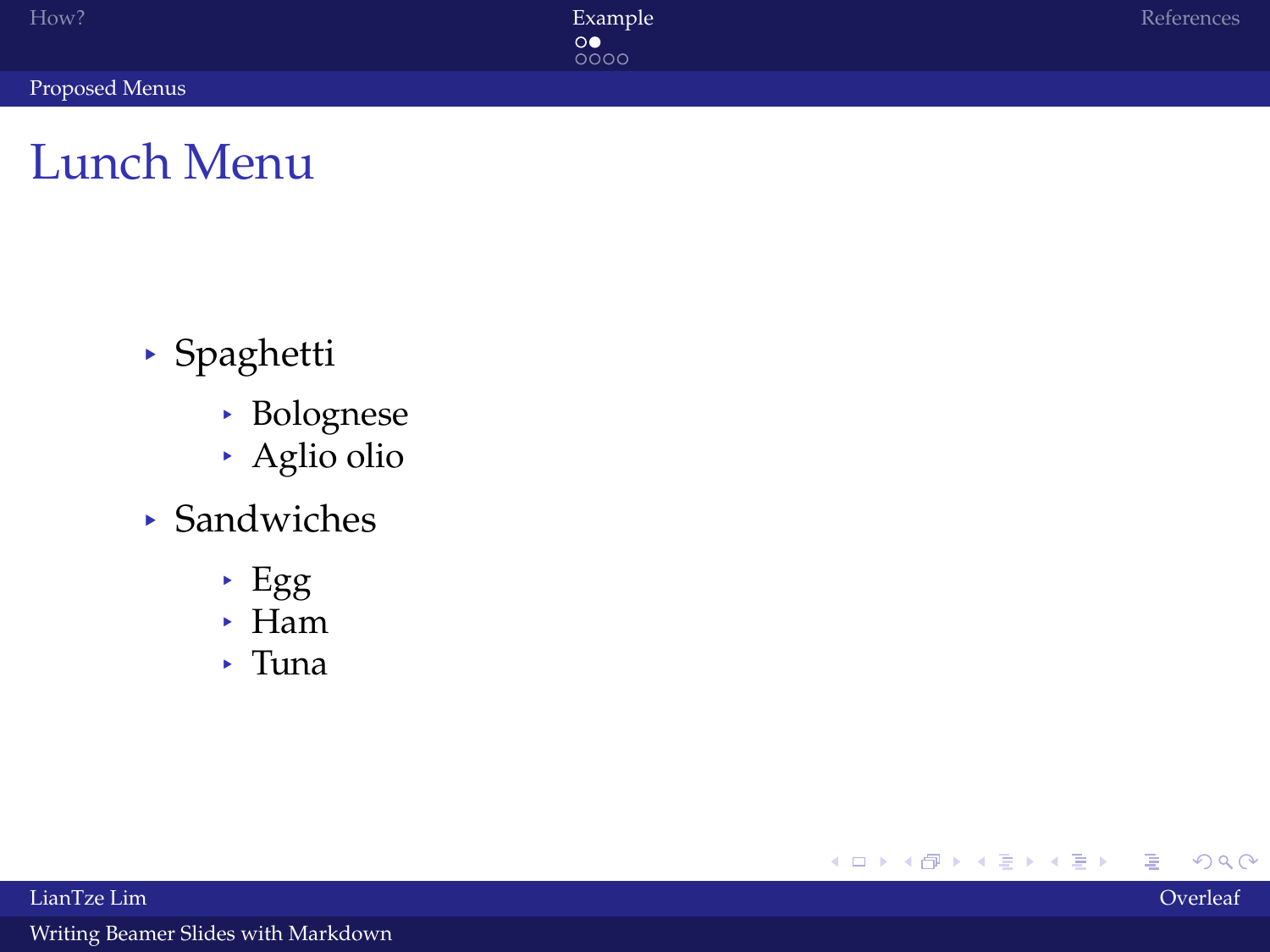<span id="page-6-0"></span>[Budgeting](#page-6-0)

 $2Q$ 

メロトメ部 トメミトメミト

## Projected Profit

1. And the answer is. . .

2. 
$$
f(x) = \sum_{n=0}^{\infty} \frac{f^{(n)}(a)}{n!} (x - a)^n
$$

- 1. How do we *know* that?
- 2. **Maths!**

LianTze Lim Overleaf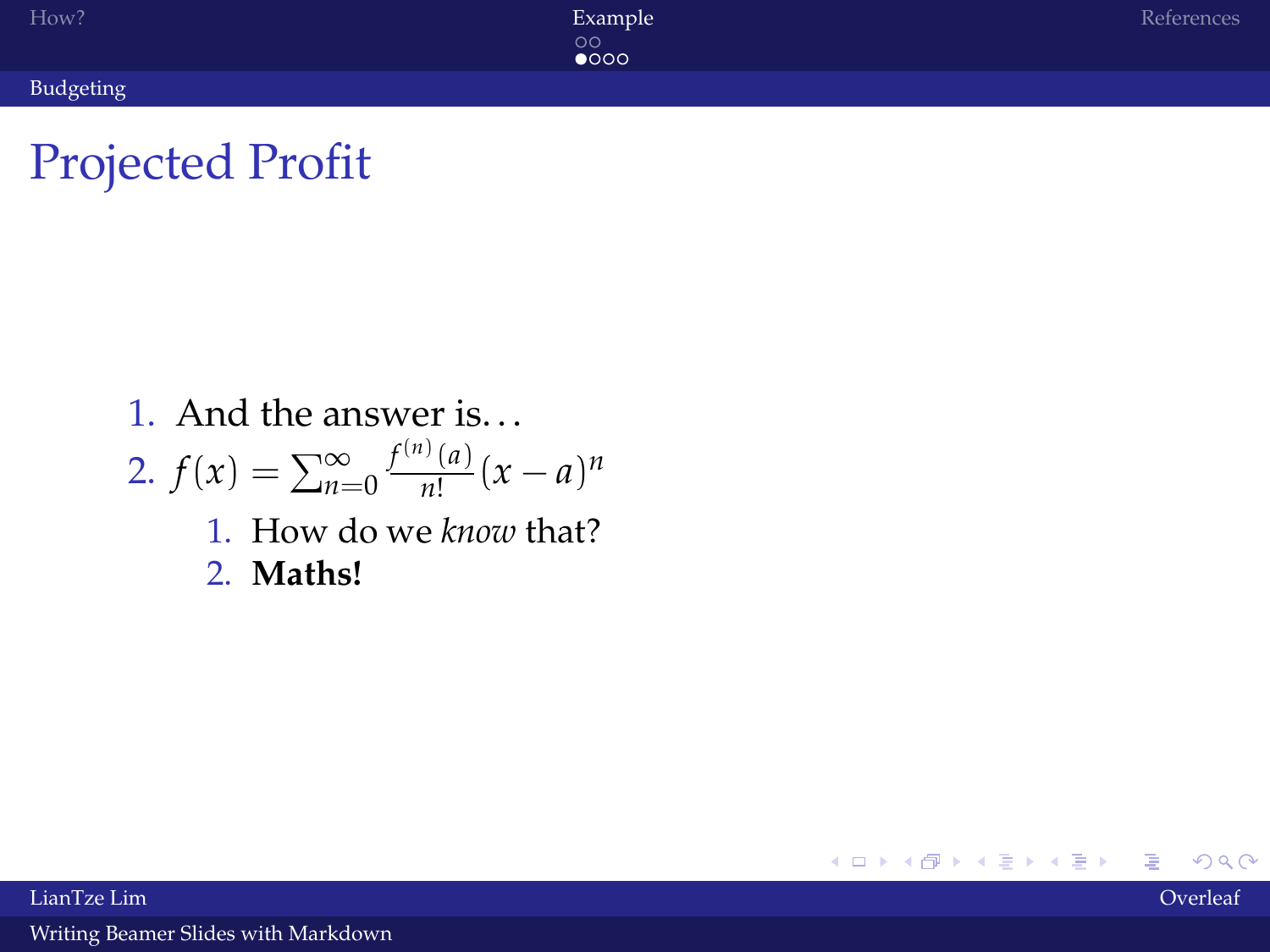| How?      | Example<br>$\circ$<br>0000 | References |
|-----------|----------------------------|------------|
| Budgeting |                            |            |

すロト (個) くをとすをとう

ă

 $2Q$ 

## Testing blocks

#### This is a block!

- § Here is some content.
- § Here's more contents.

LianTze Lim Overleaf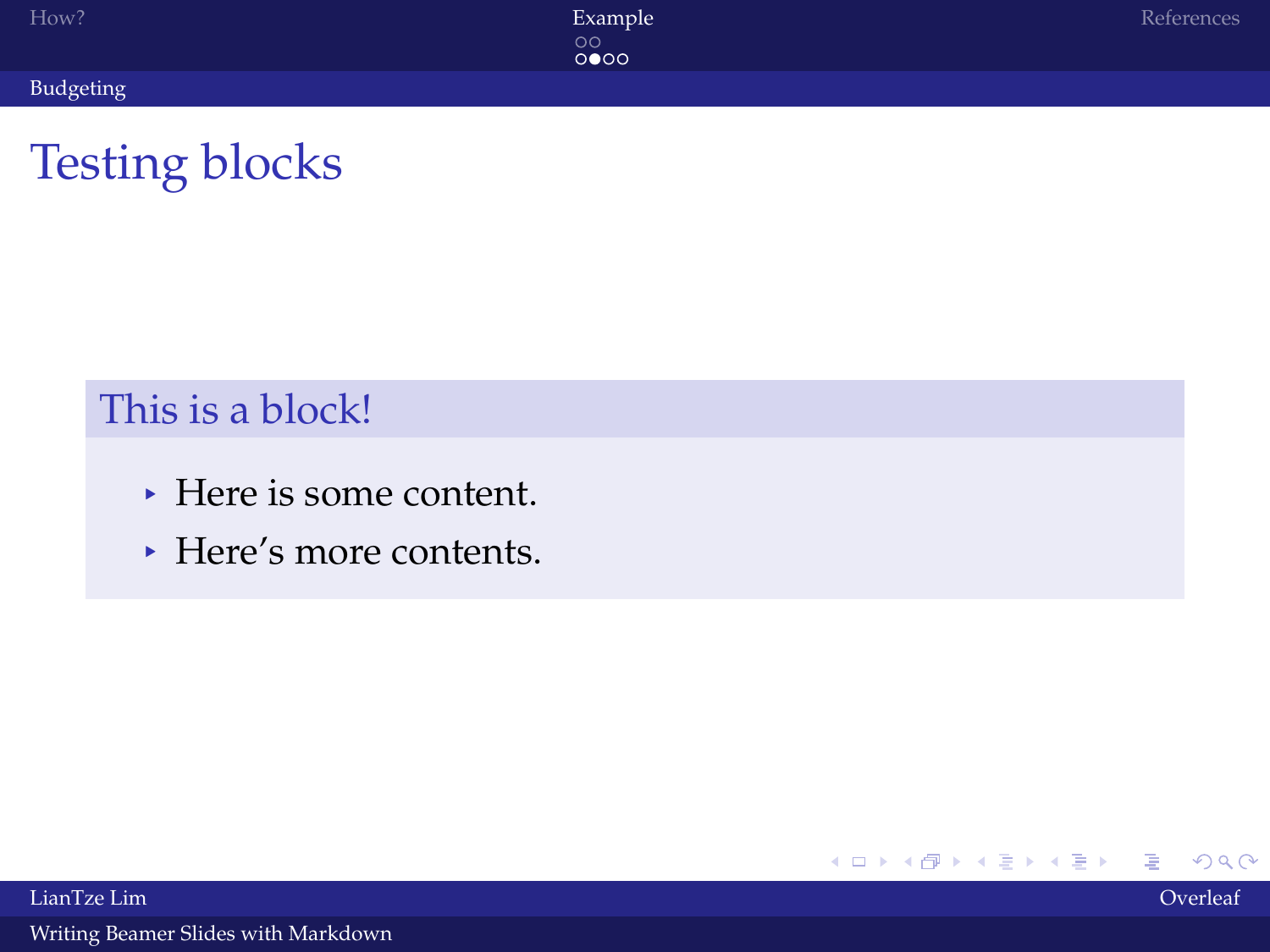| How?      | Example         | References |
|-----------|-----------------|------------|
|           | $\circ$<br>0000 |            |
| Budgeting |                 |            |



- § This is a citation [\(Novotný, 2017\)](#page-10-1)
- § Works like natbib syntax (see [Novotný, 2019,](#page-10-2) p.26)

イロトメ 御 トメ 君 トメ 君 ト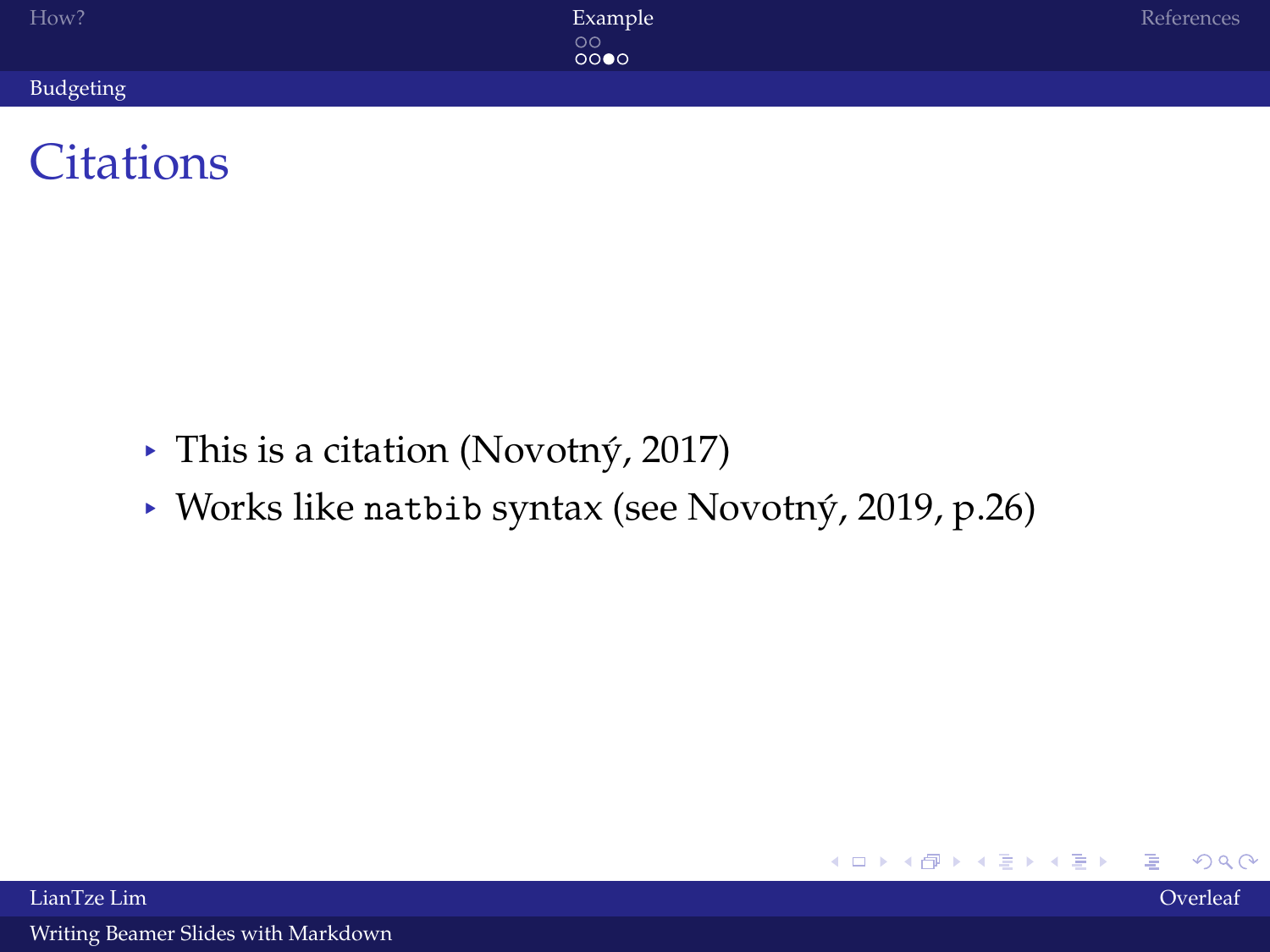## Pipe Tables

- § Use pipeTables and tableCaptions options
- § Available since markdown v2.8.0

J.

|         | Right Left Default Center |     |
|---------|---------------------------|-----|
| 12 12   | - 12                      | 12  |
| 123 123 | - 123                     | 123 |
|         |                           |     |

Table: Demonstration of pipe table syntax.

K ロトメ 個 トメ 差 トメ 差 トー